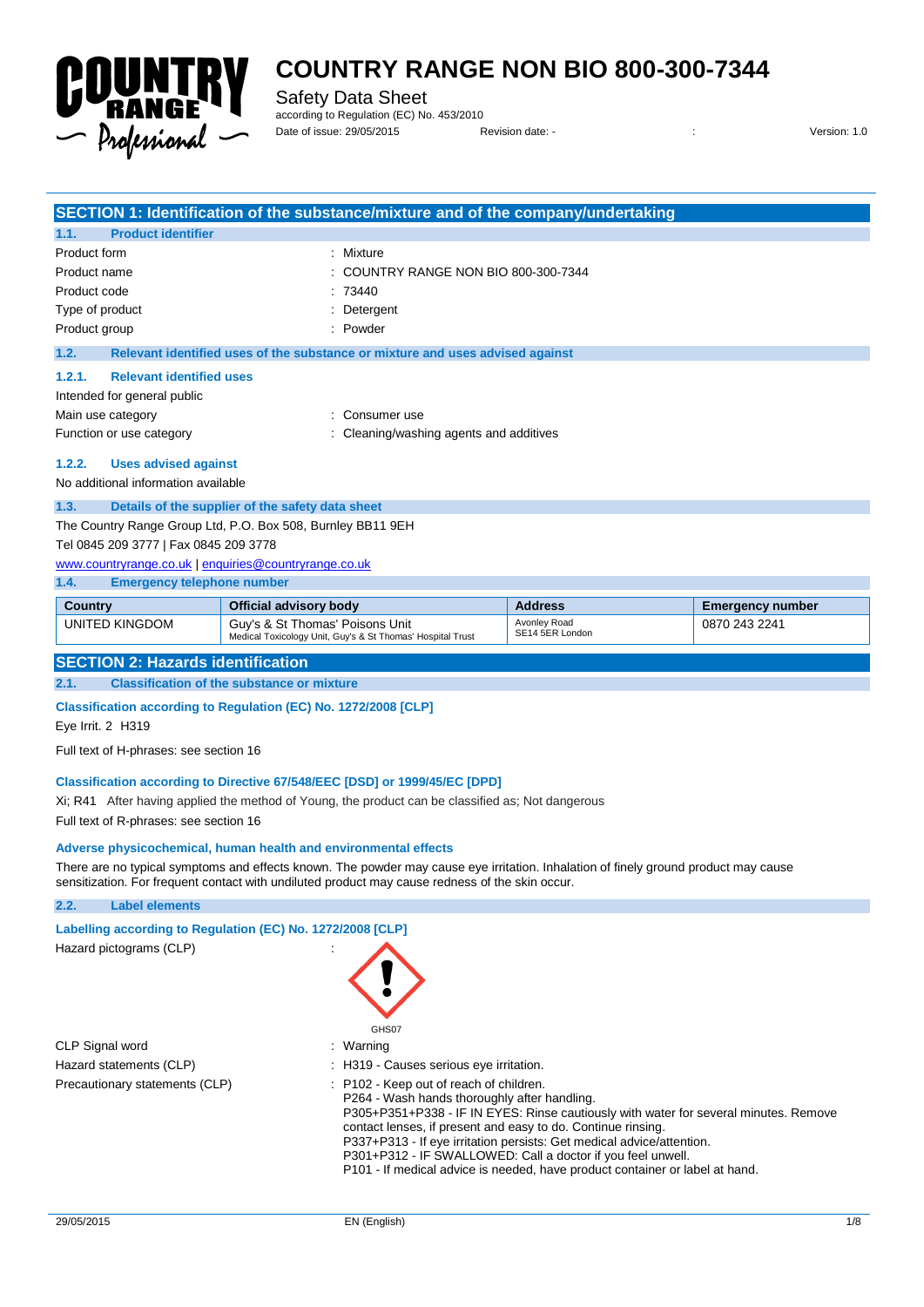Safety Data Sheet

according to Regulation (EC) No. 453/2010

#### **2.3. Other hazards**

This substance/mixture does not meet the PBT criteria of REACH regulation, annex XIII This substance/mixture does not meet the vPvB criteria of REACH regulation, annex XIII Other hazards not contributing to the classification : Spilled material may present a slipping hazard.

### **SECTION 3: Composition/information on ingredients**

**3.1. Substance**

#### Not applicable

| 3.2.<br><b>Mixture</b> |
|------------------------|
|------------------------|

| <b>Name</b>                    | <b>Product identifier</b>                                                                           | %                          | <b>Classification according to</b><br>Directive 67/548/EEC                          |
|--------------------------------|-----------------------------------------------------------------------------------------------------|----------------------------|-------------------------------------------------------------------------------------|
| sodium carbonate               | (CAS No) 497-19-8<br>(EC no) 207-838-8<br>(EC index no) 011-005-00-2<br>(REACH-no) 01-2119485498-19 | $15 - 30$                  | Xi: R36                                                                             |
| SODIUM CARBONATE PEROXIDE      | (CAS No) 15630-89-4<br>(EC no) 239-707-6<br>(REACH-no) 01-2119457268-30                             | $5 - 15$                   | O: R8<br>Xn: R22<br>Xi; R41                                                         |
| SODIUM SILICATE                | (CAS No) 1344-09-8<br>(EC no) 215-687-4                                                             | < 5                        | Xi: R41<br>Xi; R37/38                                                               |
| C12-15 PARETH-7                | (CAS No) 68131-39-5<br>(EC no) polymer<br>(REACH-no) 02-2119548515-35                               | < 5                        | Xn; R22<br>Xi; R41                                                                  |
| SODIUM DODECYLBENZENESULFONATE | (CAS No) 68411-30-3<br>(EC no) 270-115-0<br>(REACH-no) 01-2119489428-22                             | < 5                        | Xi; R41<br>Xi: R38                                                                  |
| <b>Name</b>                    | <b>Product identifier</b>                                                                           | $\frac{9}{6}$              | <b>Classification according to</b><br><b>Regulation (EC) No.</b><br>1272/2008 [CLP] |
| sodium carbonate               | (CAS No) 497-19-8<br>(EC no) 207-838-8<br>(EC index no) 011-005-00-2<br>(REACH-no) 01-2119485498-19 | $15 - 30$                  | Eye Irrit. 2, H319                                                                  |
| SODIUM CARBONATE PEROXIDE      | (CAS No) 15630-89-4<br>(EC no) 239-707-6<br>(REACH-no) 01-2119457268-30                             | $5 - 15$                   | Ox. Sol. 3, H272<br>Acute Tox. 4 (Oral), H302<br>Eye Dam. 1, H318                   |
| SODIUM SILICATE                | (CAS No) 1344-09-8<br>(EC no) 215-687-4                                                             | < 5                        | Skin Irrit. 2. H315<br>Eye Dam. 1, H318<br>STOT SE 3, H335                          |
| C12-15 PARETH-7                | (CAS No) 68131-39-5<br>(EC no) polymer<br>(REACH-no) 02-2119548515-35                               | < 5                        | Acute Tox. 4 (Oral), H302<br>Eve Dam. 1. H318<br>Aquatic Chronic 3, H412            |
| SODIUM DODECYLBENZENESULFONATE | (CAS No) 68411-30-3<br>(EC no) 270-115-0<br>(REACH-no) 01-2119489428-22                             | < 5                        | Skin Irrit. 2, H315<br>Eye Dam. 1, H318<br>Aquatic Chronic 3, H412                  |
| <b>Name</b>                    | <b>Product identifier</b>                                                                           |                            | <b>Specific concentration limits</b>                                                |
| SODIUM CARBONATE PEROXIDE      | (CAS No) 15630-89-4<br>(EC no) 239-707-6<br>(REACH-no) 01-2119457268-30                             | (C >= 25) Eye Dam. 1, H318 | (10 = < C < 25) Eye Irrit. 2, H319<br>(C >= 25) Acute Tox. 4 (Oral), H302           |

Full text of R- and H-phrases: see section 16

| <b>SECTION 4: First aid measures</b>                                |                                                                                                                                             |  |
|---------------------------------------------------------------------|---------------------------------------------------------------------------------------------------------------------------------------------|--|
| <b>Description of first aid measures</b><br>4.1.                    |                                                                                                                                             |  |
| First-aid measures general                                          | : Does not require any particular or specific measures. Handle in accordance with the usual<br>hygiene rules.                               |  |
| First-aid measures after inhalation                                 | : Move to fresh air. Obtain medical attention if necessary.                                                                                 |  |
| First-aid measures after skin contact                               | : Rinse skin with plenty of water or shower. If skin irritation persists, take medical advice.                                              |  |
| First-aid measures after eye contact                                | Irrigate copiously with clean, fresh water for at least 15 minutes, holding the eyelids apart. If<br>irritation persists, consult a doctor. |  |
| First-aid measures after ingestion                                  | : Drink plenty of water. Do not induce vomiting. Call a doctor.                                                                             |  |
| Most important symptoms and effects, both acute and delayed<br>4.2. |                                                                                                                                             |  |
| Symptoms/injuries                                                   | : Not expected to present a significant hazard under anticipated conditions of normal use.                                                  |  |
| Symptoms/injuries after inhalation                                  | : May cause respiratory irritation.                                                                                                         |  |
| Symptoms/injuries after skin contact                                | : Contact during a long period may cause slight irritation.                                                                                 |  |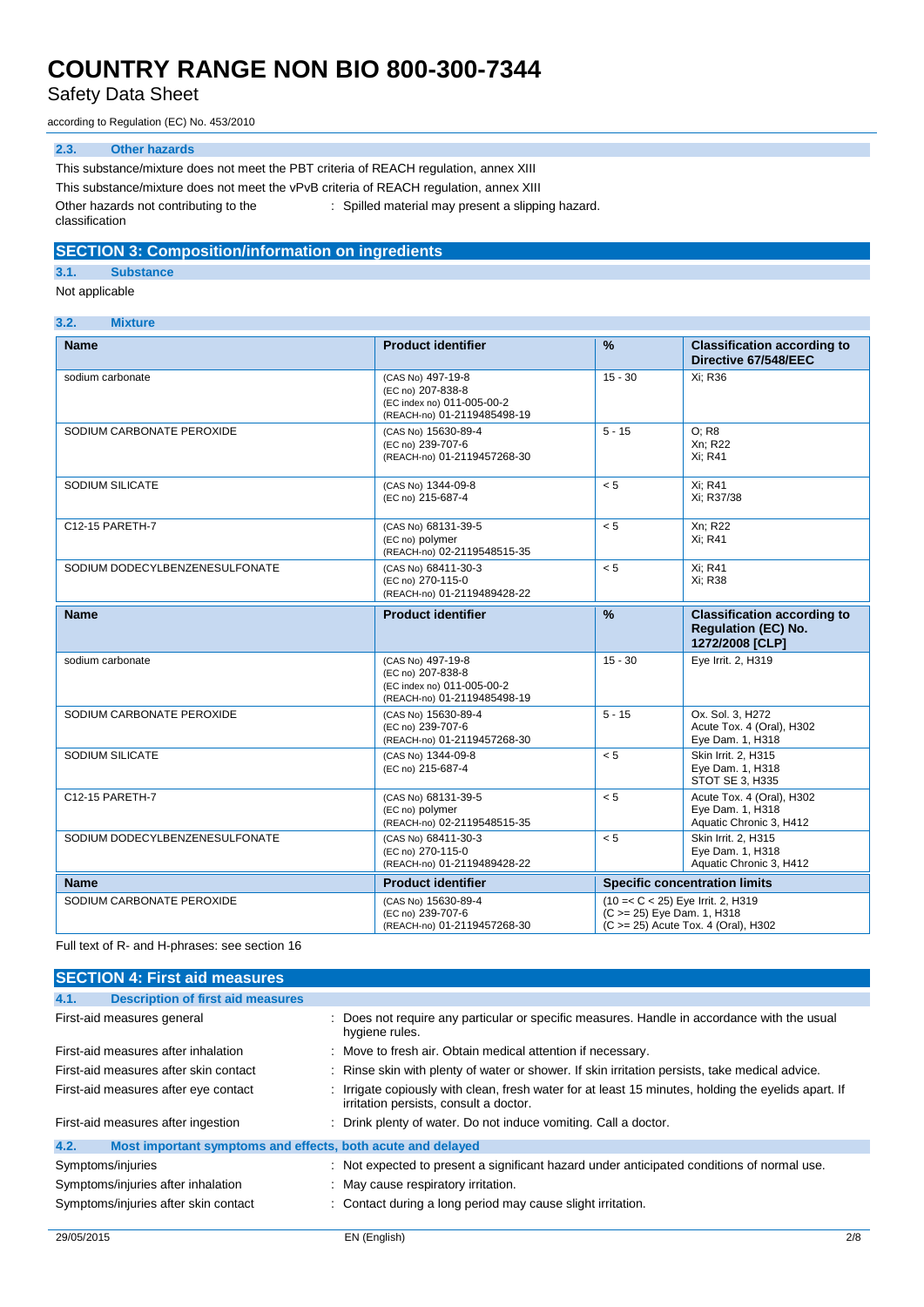## Safety Data Sheet

| according to Regulation (EC) No. 453/2010                                          |                                                                                               |  |  |  |  |
|------------------------------------------------------------------------------------|-----------------------------------------------------------------------------------------------|--|--|--|--|
| Symptoms/injuries after eye contact                                                | : Irritating to eyes.                                                                         |  |  |  |  |
| Symptoms/injuries after ingestion                                                  | Ingestion may cause nausea, vomiting and diarrhea.                                            |  |  |  |  |
| 4.3.<br>Indication of any immediate medical attention and special treatment needed |                                                                                               |  |  |  |  |
| No supplementary information available.                                            |                                                                                               |  |  |  |  |
| <b>SECTION 5: Firefighting measures</b>                                            |                                                                                               |  |  |  |  |
| 5.1.<br><b>Extinguishing media</b>                                                 |                                                                                               |  |  |  |  |
| Suitable extinguishing media                                                       | : Foam, powder, carbon dioxide (CO2), water spray.                                            |  |  |  |  |
| Unsuitable extinguishing media                                                     | : None.                                                                                       |  |  |  |  |
| 5.2.<br>Special hazards arising from the substance or mixture                      |                                                                                               |  |  |  |  |
| Fire hazard                                                                        | : Non combustible.                                                                            |  |  |  |  |
| <b>Explosion hazard</b>                                                            | : No dangerous reactions known.                                                               |  |  |  |  |
| 5.3.<br><b>Advice for firefighters</b>                                             |                                                                                               |  |  |  |  |
| Precautionary measures fire                                                        | : Wear suitable respiratory equipment in case of insufficient ventilation.                    |  |  |  |  |
| Firefighting instructions                                                          | : No special precautions required.                                                            |  |  |  |  |
| Protection during firefighting                                                     | Do not enter fire area without proper protective equipment, including respiratory protection. |  |  |  |  |
| <b>SECTION 6: Accidental release measures</b>                                      |                                                                                               |  |  |  |  |
| Personal precautions, protective equipment and emergency procedures<br>6.1.        |                                                                                               |  |  |  |  |
| 6.1.1.<br>For non-emergency personnel                                              |                                                                                               |  |  |  |  |
| Protective equipment                                                               | : No special required clothing.                                                               |  |  |  |  |
| Emergency procedures                                                               | Clean spills promptly.                                                                        |  |  |  |  |
| 6.1.2.<br>For emergency responders                                                 |                                                                                               |  |  |  |  |
| Protective equipment                                                               | : No special required clothing.                                                               |  |  |  |  |
| <b>Emergency procedures</b>                                                        | : Ventilate area.                                                                             |  |  |  |  |
| 6.2.<br><b>Environmental precautions</b>                                           |                                                                                               |  |  |  |  |
| Not in groundwater, surfacewater or sewerage.                                      |                                                                                               |  |  |  |  |
| 6.3.<br>Methods and material for containment and cleaning up                       |                                                                                               |  |  |  |  |
| Methods for cleaning up                                                            | : Collect spillage. Sweep up or shovel.                                                       |  |  |  |  |
| 6.4.<br><b>Reference to other sections</b>                                         |                                                                                               |  |  |  |  |
| Concerning personal protective equipment to use, see section 8.                    |                                                                                               |  |  |  |  |
| <b>SECTION 7: Handling and storage</b>                                             |                                                                                               |  |  |  |  |
| 7.1.<br><b>Precautions for safe handling</b>                                       |                                                                                               |  |  |  |  |
| Precautions for safe handling                                                      | No specific measures are necessary.                                                           |  |  |  |  |
| Hygiene measures                                                                   | : Wash hands thoroughly after handling.                                                       |  |  |  |  |
| 7.2.<br>Conditions for safe storage, including any incompatibilities               |                                                                                               |  |  |  |  |
| Storage conditions                                                                 | : Protect from moisture. Keep out of reach of children.                                       |  |  |  |  |
| Storage area                                                                       | : Store tightly closed in a dry and cool place.                                               |  |  |  |  |
| 7.3.<br><b>Specific end use(s)</b>                                                 |                                                                                               |  |  |  |  |
| Laundry Powder.                                                                    |                                                                                               |  |  |  |  |
| <b>SECTION 8: Exposure controls/personal protection</b>                            |                                                                                               |  |  |  |  |
| 8.1.<br><b>Control parameters</b>                                                  |                                                                                               |  |  |  |  |
|                                                                                    |                                                                                               |  |  |  |  |

No additional information available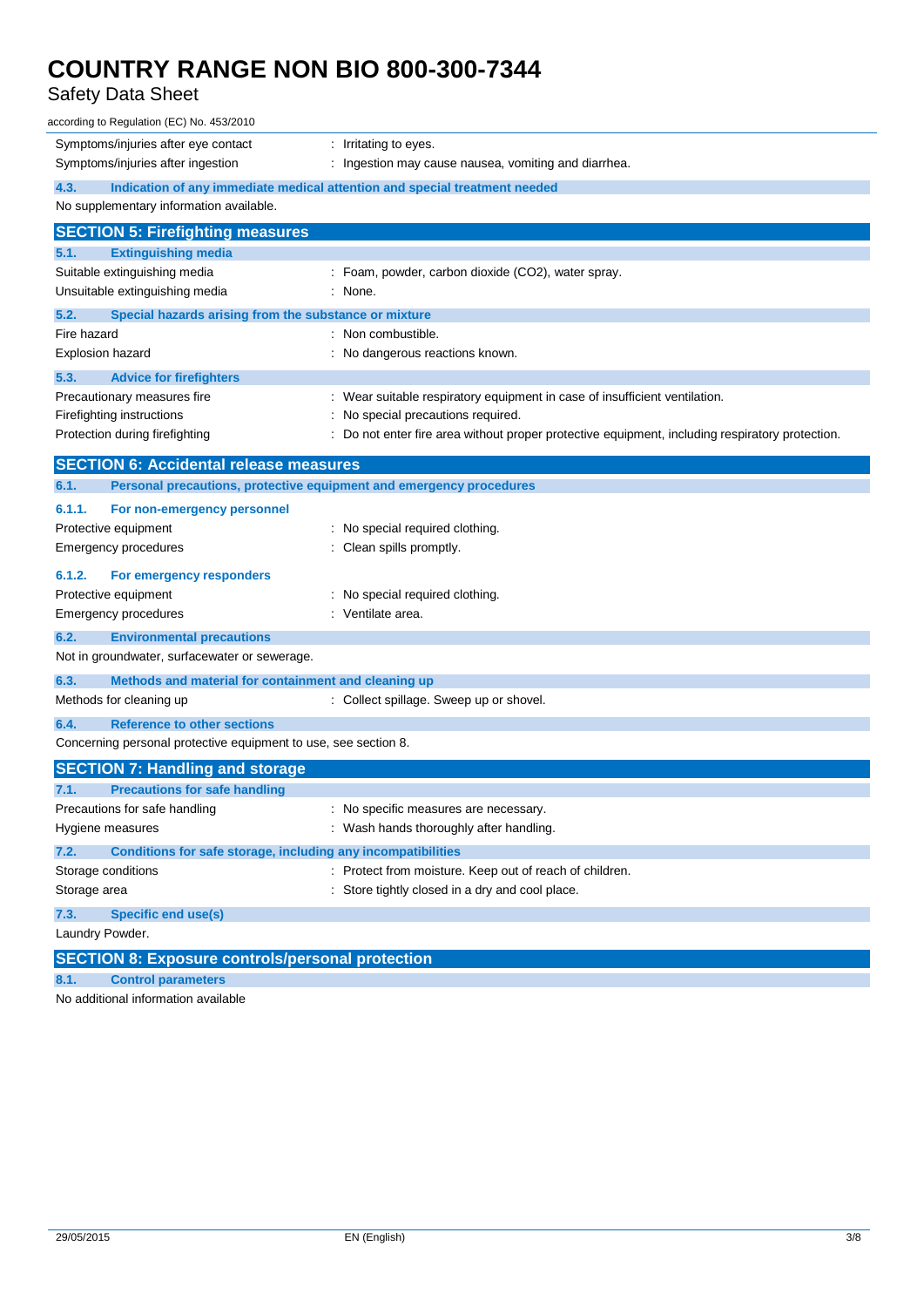Safety Data Sheet

according to Regulation (EC) No. 453/2010

|                                   | <b>Exposure controls</b>                              |  |                                                                                                                                                                                                                                                                                                                                                                                                                                                                                                                                                                                                                                                                                                                                                                                                                                                                                                                                                                                                                                                                                                                                                                                                                                                                                                                                                                                                                                                                                                                                                                                                                                                                                                                                                                                                                                                                                                                                                                      |  |  |
|-----------------------------------|-------------------------------------------------------|--|----------------------------------------------------------------------------------------------------------------------------------------------------------------------------------------------------------------------------------------------------------------------------------------------------------------------------------------------------------------------------------------------------------------------------------------------------------------------------------------------------------------------------------------------------------------------------------------------------------------------------------------------------------------------------------------------------------------------------------------------------------------------------------------------------------------------------------------------------------------------------------------------------------------------------------------------------------------------------------------------------------------------------------------------------------------------------------------------------------------------------------------------------------------------------------------------------------------------------------------------------------------------------------------------------------------------------------------------------------------------------------------------------------------------------------------------------------------------------------------------------------------------------------------------------------------------------------------------------------------------------------------------------------------------------------------------------------------------------------------------------------------------------------------------------------------------------------------------------------------------------------------------------------------------------------------------------------------------|--|--|
| Materials for protective clothing |                                                       |  | : No special required clothing                                                                                                                                                                                                                                                                                                                                                                                                                                                                                                                                                                                                                                                                                                                                                                                                                                                                                                                                                                                                                                                                                                                                                                                                                                                                                                                                                                                                                                                                                                                                                                                                                                                                                                                                                                                                                                                                                                                                       |  |  |
| Hand protection                   |                                                       |  | In case of repeated or prolonged contact wear gloves.<br>Hand protection: The glove material has to be impermeable and resistant to the product/the<br>substance/the preparation. When choosing the glove material, take account of the permeation<br>times, the degree of permeability and the breakdown rate.<br>Glove material: Choosing a suitable glove is not just about the material, other quality features<br>also come into play and these differ from manufacturer to manufacturer. Given the product is<br>composed from several substances, the durability of the glove material cannot be calculated in<br>advance and therefore it has to be tested before use. Always seek advice from the<br>manufacturer of the gloves.<br>Hygiene: Contaminated gloves should be replaced. Personal hygiene is an essential condition<br>to ensure proper care of the hands. Gloves should only be worn when hands are clean. Hands<br>should be thoroughly washed and dried after having worn gloves.<br><b>Permeation time of the glove material:</b> The manufacturer of the glove can inform you of the<br>exact permeation time; take account of this. According to DIN EN 374, when there is hand<br>contact with the product and that contact was for a period of 15 minutes, then the gloves of the<br>following material offer sufficient protection.<br>Butyl rubber (thickness > 0.5 mm)<br>Nitril rubber (thickness > 0.35 mm)<br>Polychloroprene rubber (thickness > 0.4 mm)<br>Natural rubber (thickness > 0.5 mm)<br>For continuous contact, we recommend gloves with a breakthrough time of at least 240<br>minutes, where preference lies with a breakthrough time of more than 480 minutes.<br>Protection against splashes: The same gloves used for long term contact should be worn for<br>short term contact or protection against splashes. A shorter breakthrough time can be<br>acceptable when it is just used for a timely replacement. |  |  |
| Eye protection                    |                                                       |  | : In case of repeated or prolonged contact use safety glasses                                                                                                                                                                                                                                                                                                                                                                                                                                                                                                                                                                                                                                                                                                                                                                                                                                                                                                                                                                                                                                                                                                                                                                                                                                                                                                                                                                                                                                                                                                                                                                                                                                                                                                                                                                                                                                                                                                        |  |  |
|                                   | Skin and body protection                              |  | : not necessary                                                                                                                                                                                                                                                                                                                                                                                                                                                                                                                                                                                                                                                                                                                                                                                                                                                                                                                                                                                                                                                                                                                                                                                                                                                                                                                                                                                                                                                                                                                                                                                                                                                                                                                                                                                                                                                                                                                                                      |  |  |
|                                   | Respiratory protection                                |  | : not necessary                                                                                                                                                                                                                                                                                                                                                                                                                                                                                                                                                                                                                                                                                                                                                                                                                                                                                                                                                                                                                                                                                                                                                                                                                                                                                                                                                                                                                                                                                                                                                                                                                                                                                                                                                                                                                                                                                                                                                      |  |  |
| 9.1.                              | <b>SECTION 9: Physical and chemical properties</b>    |  |                                                                                                                                                                                                                                                                                                                                                                                                                                                                                                                                                                                                                                                                                                                                                                                                                                                                                                                                                                                                                                                                                                                                                                                                                                                                                                                                                                                                                                                                                                                                                                                                                                                                                                                                                                                                                                                                                                                                                                      |  |  |
| Physical state                    | Information on basic physical and chemical properties |  | : Solid                                                                                                                                                                                                                                                                                                                                                                                                                                                                                                                                                                                                                                                                                                                                                                                                                                                                                                                                                                                                                                                                                                                                                                                                                                                                                                                                                                                                                                                                                                                                                                                                                                                                                                                                                                                                                                                                                                                                                              |  |  |
| Appearance                        |                                                       |  | Powder.                                                                                                                                                                                                                                                                                                                                                                                                                                                                                                                                                                                                                                                                                                                                                                                                                                                                                                                                                                                                                                                                                                                                                                                                                                                                                                                                                                                                                                                                                                                                                                                                                                                                                                                                                                                                                                                                                                                                                              |  |  |
| Colour                            |                                                       |  | White. with blue speckles.                                                                                                                                                                                                                                                                                                                                                                                                                                                                                                                                                                                                                                                                                                                                                                                                                                                                                                                                                                                                                                                                                                                                                                                                                                                                                                                                                                                                                                                                                                                                                                                                                                                                                                                                                                                                                                                                                                                                           |  |  |
| Odour                             |                                                       |  | perfumed.                                                                                                                                                                                                                                                                                                                                                                                                                                                                                                                                                                                                                                                                                                                                                                                                                                                                                                                                                                                                                                                                                                                                                                                                                                                                                                                                                                                                                                                                                                                                                                                                                                                                                                                                                                                                                                                                                                                                                            |  |  |
| Odour threshold                   |                                                       |  | : No data available                                                                                                                                                                                                                                                                                                                                                                                                                                                                                                                                                                                                                                                                                                                                                                                                                                                                                                                                                                                                                                                                                                                                                                                                                                                                                                                                                                                                                                                                                                                                                                                                                                                                                                                                                                                                                                                                                                                                                  |  |  |
| рH                                |                                                       |  |                                                                                                                                                                                                                                                                                                                                                                                                                                                                                                                                                                                                                                                                                                                                                                                                                                                                                                                                                                                                                                                                                                                                                                                                                                                                                                                                                                                                                                                                                                                                                                                                                                                                                                                                                                                                                                                                                                                                                                      |  |  |
| pH solution                       |                                                       |  | : No data available                                                                                                                                                                                                                                                                                                                                                                                                                                                                                                                                                                                                                                                                                                                                                                                                                                                                                                                                                                                                                                                                                                                                                                                                                                                                                                                                                                                                                                                                                                                                                                                                                                                                                                                                                                                                                                                                                                                                                  |  |  |
|                                   |                                                       |  | $: 10 - 10,4 (1g/100ml)$                                                                                                                                                                                                                                                                                                                                                                                                                                                                                                                                                                                                                                                                                                                                                                                                                                                                                                                                                                                                                                                                                                                                                                                                                                                                                                                                                                                                                                                                                                                                                                                                                                                                                                                                                                                                                                                                                                                                             |  |  |
|                                   | Relative evaporation rate (butylacetate=1)            |  | : No data available                                                                                                                                                                                                                                                                                                                                                                                                                                                                                                                                                                                                                                                                                                                                                                                                                                                                                                                                                                                                                                                                                                                                                                                                                                                                                                                                                                                                                                                                                                                                                                                                                                                                                                                                                                                                                                                                                                                                                  |  |  |
| Melting point                     |                                                       |  | : No data available                                                                                                                                                                                                                                                                                                                                                                                                                                                                                                                                                                                                                                                                                                                                                                                                                                                                                                                                                                                                                                                                                                                                                                                                                                                                                                                                                                                                                                                                                                                                                                                                                                                                                                                                                                                                                                                                                                                                                  |  |  |
| Freezing point                    |                                                       |  | No data available                                                                                                                                                                                                                                                                                                                                                                                                                                                                                                                                                                                                                                                                                                                                                                                                                                                                                                                                                                                                                                                                                                                                                                                                                                                                                                                                                                                                                                                                                                                                                                                                                                                                                                                                                                                                                                                                                                                                                    |  |  |
| Boiling point                     |                                                       |  | No data available                                                                                                                                                                                                                                                                                                                                                                                                                                                                                                                                                                                                                                                                                                                                                                                                                                                                                                                                                                                                                                                                                                                                                                                                                                                                                                                                                                                                                                                                                                                                                                                                                                                                                                                                                                                                                                                                                                                                                    |  |  |
| Flash point                       |                                                       |  | Not flammable                                                                                                                                                                                                                                                                                                                                                                                                                                                                                                                                                                                                                                                                                                                                                                                                                                                                                                                                                                                                                                                                                                                                                                                                                                                                                                                                                                                                                                                                                                                                                                                                                                                                                                                                                                                                                                                                                                                                                        |  |  |
|                                   | Auto-ignition temperature                             |  | No data available                                                                                                                                                                                                                                                                                                                                                                                                                                                                                                                                                                                                                                                                                                                                                                                                                                                                                                                                                                                                                                                                                                                                                                                                                                                                                                                                                                                                                                                                                                                                                                                                                                                                                                                                                                                                                                                                                                                                                    |  |  |
|                                   | Decomposition temperature                             |  | : No decomposition                                                                                                                                                                                                                                                                                                                                                                                                                                                                                                                                                                                                                                                                                                                                                                                                                                                                                                                                                                                                                                                                                                                                                                                                                                                                                                                                                                                                                                                                                                                                                                                                                                                                                                                                                                                                                                                                                                                                                   |  |  |
|                                   | Flammability (solid, gas)                             |  | Non flammable                                                                                                                                                                                                                                                                                                                                                                                                                                                                                                                                                                                                                                                                                                                                                                                                                                                                                                                                                                                                                                                                                                                                                                                                                                                                                                                                                                                                                                                                                                                                                                                                                                                                                                                                                                                                                                                                                                                                                        |  |  |
| Vapour pressure                   |                                                       |  | No data available                                                                                                                                                                                                                                                                                                                                                                                                                                                                                                                                                                                                                                                                                                                                                                                                                                                                                                                                                                                                                                                                                                                                                                                                                                                                                                                                                                                                                                                                                                                                                                                                                                                                                                                                                                                                                                                                                                                                                    |  |  |
|                                   | Relative vapour density at 20 °C                      |  | No data available                                                                                                                                                                                                                                                                                                                                                                                                                                                                                                                                                                                                                                                                                                                                                                                                                                                                                                                                                                                                                                                                                                                                                                                                                                                                                                                                                                                                                                                                                                                                                                                                                                                                                                                                                                                                                                                                                                                                                    |  |  |
| Relative density                  |                                                       |  | No data available                                                                                                                                                                                                                                                                                                                                                                                                                                                                                                                                                                                                                                                                                                                                                                                                                                                                                                                                                                                                                                                                                                                                                                                                                                                                                                                                                                                                                                                                                                                                                                                                                                                                                                                                                                                                                                                                                                                                                    |  |  |
| Density                           |                                                       |  | 750 - 850 g/l                                                                                                                                                                                                                                                                                                                                                                                                                                                                                                                                                                                                                                                                                                                                                                                                                                                                                                                                                                                                                                                                                                                                                                                                                                                                                                                                                                                                                                                                                                                                                                                                                                                                                                                                                                                                                                                                                                                                                        |  |  |
| Solubility                        |                                                       |  | Water: complete                                                                                                                                                                                                                                                                                                                                                                                                                                                                                                                                                                                                                                                                                                                                                                                                                                                                                                                                                                                                                                                                                                                                                                                                                                                                                                                                                                                                                                                                                                                                                                                                                                                                                                                                                                                                                                                                                                                                                      |  |  |
| Log Pow                           |                                                       |  | No data available                                                                                                                                                                                                                                                                                                                                                                                                                                                                                                                                                                                                                                                                                                                                                                                                                                                                                                                                                                                                                                                                                                                                                                                                                                                                                                                                                                                                                                                                                                                                                                                                                                                                                                                                                                                                                                                                                                                                                    |  |  |
| Viscosity, kinematic              |                                                       |  | No data available                                                                                                                                                                                                                                                                                                                                                                                                                                                                                                                                                                                                                                                                                                                                                                                                                                                                                                                                                                                                                                                                                                                                                                                                                                                                                                                                                                                                                                                                                                                                                                                                                                                                                                                                                                                                                                                                                                                                                    |  |  |
| Viscosity, dynamic                |                                                       |  | No data available                                                                                                                                                                                                                                                                                                                                                                                                                                                                                                                                                                                                                                                                                                                                                                                                                                                                                                                                                                                                                                                                                                                                                                                                                                                                                                                                                                                                                                                                                                                                                                                                                                                                                                                                                                                                                                                                                                                                                    |  |  |
|                                   | <b>Explosive properties</b>                           |  | No data available                                                                                                                                                                                                                                                                                                                                                                                                                                                                                                                                                                                                                                                                                                                                                                                                                                                                                                                                                                                                                                                                                                                                                                                                                                                                                                                                                                                                                                                                                                                                                                                                                                                                                                                                                                                                                                                                                                                                                    |  |  |
| Oxidising properties              |                                                       |  | Contains oxidizing components. Not oxidizing. Regulation EC 440/2008 / A.17 Oxidizing<br>properties (solids).                                                                                                                                                                                                                                                                                                                                                                                                                                                                                                                                                                                                                                                                                                                                                                                                                                                                                                                                                                                                                                                                                                                                                                                                                                                                                                                                                                                                                                                                                                                                                                                                                                                                                                                                                                                                                                                        |  |  |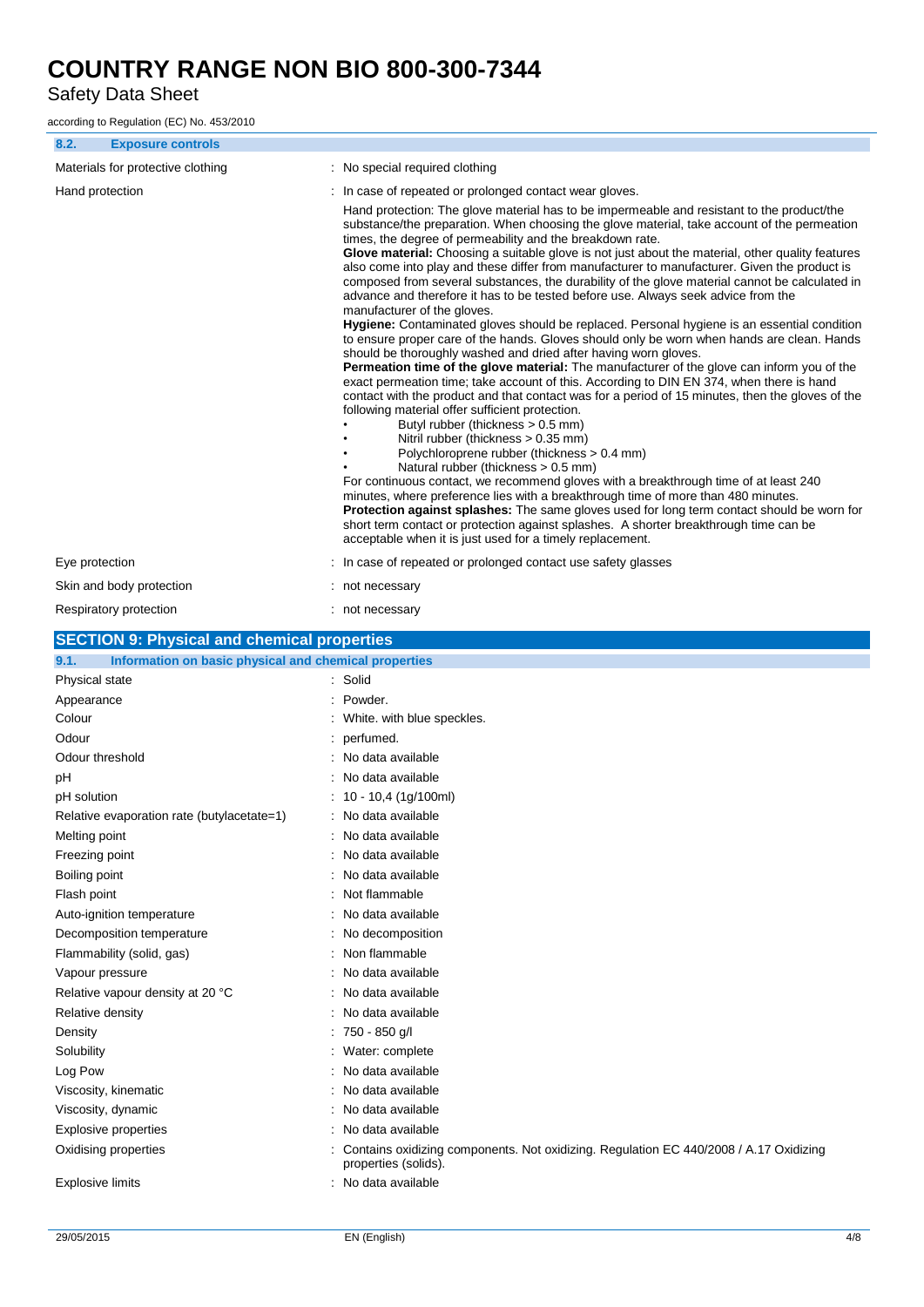### Safety Data Sheet

according to Regulation (EC) No. 453/2010

| <b>Other information</b><br>9.2.                      |                                                                                                                                                                                                                                                                                                                                                                   |  |  |  |
|-------------------------------------------------------|-------------------------------------------------------------------------------------------------------------------------------------------------------------------------------------------------------------------------------------------------------------------------------------------------------------------------------------------------------------------|--|--|--|
| No additional information available                   |                                                                                                                                                                                                                                                                                                                                                                   |  |  |  |
| <b>SECTION 10: Stability and reactivity</b>           |                                                                                                                                                                                                                                                                                                                                                                   |  |  |  |
| 10.1.<br><b>Reactivity</b>                            |                                                                                                                                                                                                                                                                                                                                                                   |  |  |  |
| No dangerous reactions known.                         |                                                                                                                                                                                                                                                                                                                                                                   |  |  |  |
| 10.2.<br><b>Chemical stability</b>                    |                                                                                                                                                                                                                                                                                                                                                                   |  |  |  |
| Stable under normal conditions.                       |                                                                                                                                                                                                                                                                                                                                                                   |  |  |  |
| <b>Possibility of hazardous reactions</b><br>10.3.    |                                                                                                                                                                                                                                                                                                                                                                   |  |  |  |
| None.                                                 |                                                                                                                                                                                                                                                                                                                                                                   |  |  |  |
| <b>Conditions to avoid</b><br>10.4.                   |                                                                                                                                                                                                                                                                                                                                                                   |  |  |  |
| Do not mix with other products.                       |                                                                                                                                                                                                                                                                                                                                                                   |  |  |  |
|                                                       |                                                                                                                                                                                                                                                                                                                                                                   |  |  |  |
| 10.5.<br><b>Incompatible materials</b>                |                                                                                                                                                                                                                                                                                                                                                                   |  |  |  |
| No additional information available                   |                                                                                                                                                                                                                                                                                                                                                                   |  |  |  |
| <b>Hazardous decomposition products</b><br>10.6.      |                                                                                                                                                                                                                                                                                                                                                                   |  |  |  |
| None.                                                 |                                                                                                                                                                                                                                                                                                                                                                   |  |  |  |
| <b>SECTION 11: Toxicological information</b>          |                                                                                                                                                                                                                                                                                                                                                                   |  |  |  |
| 11.1.<br>Information on toxicological effects         |                                                                                                                                                                                                                                                                                                                                                                   |  |  |  |
| Acute toxicity                                        | : Not classified                                                                                                                                                                                                                                                                                                                                                  |  |  |  |
|                                                       | Based on available data, the classification criteria are not met                                                                                                                                                                                                                                                                                                  |  |  |  |
| sodium carbonate (497-19-8)                           |                                                                                                                                                                                                                                                                                                                                                                   |  |  |  |
| LD50 oral rat                                         | 2800 mg/kg                                                                                                                                                                                                                                                                                                                                                        |  |  |  |
| LD50 dermal rabbit                                    | $\geq$ 2000 mg/kg                                                                                                                                                                                                                                                                                                                                                 |  |  |  |
| LC50 inhalation rat (mg/l)                            | 2,3 mg/l/4h                                                                                                                                                                                                                                                                                                                                                       |  |  |  |
| SODIUM CARBONATE PEROXIDE (15630-89-4)                |                                                                                                                                                                                                                                                                                                                                                                   |  |  |  |
| LD50 oral rat<br>LD50 dermal rabbit                   | 1034 mg/kg<br>$\geq$ 2000 mg/kg                                                                                                                                                                                                                                                                                                                                   |  |  |  |
| SODIUM SILICATE (1344-09-8)                           |                                                                                                                                                                                                                                                                                                                                                                   |  |  |  |
| LD50 oral rat                                         | 1300 - 2200 mg/kg                                                                                                                                                                                                                                                                                                                                                 |  |  |  |
| C12-15 PARETH-7 (68131-39-5)                          |                                                                                                                                                                                                                                                                                                                                                                   |  |  |  |
| LD50 oral rat                                         | 500 - 2000 mg/kg                                                                                                                                                                                                                                                                                                                                                  |  |  |  |
| SODIUM DODECYLBENZENESULFONATE (68411-30-3)           |                                                                                                                                                                                                                                                                                                                                                                   |  |  |  |
| LD50 oral rat                                         | 2000 - 5000 mg/kg                                                                                                                                                                                                                                                                                                                                                 |  |  |  |
| LD50 dermal rat                                       | $\leq$ 2000 mg/kg                                                                                                                                                                                                                                                                                                                                                 |  |  |  |
| Skin corrosion/irritation                             | : Not classified                                                                                                                                                                                                                                                                                                                                                  |  |  |  |
| Serious eye damage/irritation                         | Causes serious eye irritation.                                                                                                                                                                                                                                                                                                                                    |  |  |  |
| Respiratory or skin sensitisation                     | Not classified                                                                                                                                                                                                                                                                                                                                                    |  |  |  |
| Germ cell mutagenicity                                | Not classified                                                                                                                                                                                                                                                                                                                                                    |  |  |  |
| Carcinogenicity                                       | Not classified                                                                                                                                                                                                                                                                                                                                                    |  |  |  |
| Reproductive toxicity                                 | Not classified                                                                                                                                                                                                                                                                                                                                                    |  |  |  |
| Specific target organ toxicity (single exposure)      | Not classified                                                                                                                                                                                                                                                                                                                                                    |  |  |  |
| Specific target organ toxicity (repeated<br>exposure) | : Not classified                                                                                                                                                                                                                                                                                                                                                  |  |  |  |
| Aspiration hazard                                     | : Not classified                                                                                                                                                                                                                                                                                                                                                  |  |  |  |
| Other information                                     | Likely routes of exposure: ingestion, inhalation, skin and eye.                                                                                                                                                                                                                                                                                                   |  |  |  |
| <b>SECTION 12: Ecological information</b>             |                                                                                                                                                                                                                                                                                                                                                                   |  |  |  |
| 12.1.<br><b>Toxicity</b>                              |                                                                                                                                                                                                                                                                                                                                                                   |  |  |  |
| Ecology - general                                     | No known adverse effects on the functioning of water treatment plants under normal use<br>conditions as recommended.                                                                                                                                                                                                                                              |  |  |  |
| Ecology - water                                       | The surfactants in this product comply with the biodegradability criteria as laid down in<br>Regulation (EC) no.648/2004 on detergents. Data to support this assertion are held at the<br>disposal of the competent authorities of the Member States and will be made available to<br>them at their direct request or at the request of a detergent manufacturer. |  |  |  |
| sodium carbonate (497-19-8)                           |                                                                                                                                                                                                                                                                                                                                                                   |  |  |  |
| LC50 fishes 1                                         | (96h) 300 mg/l Lepomis macrochirus                                                                                                                                                                                                                                                                                                                                |  |  |  |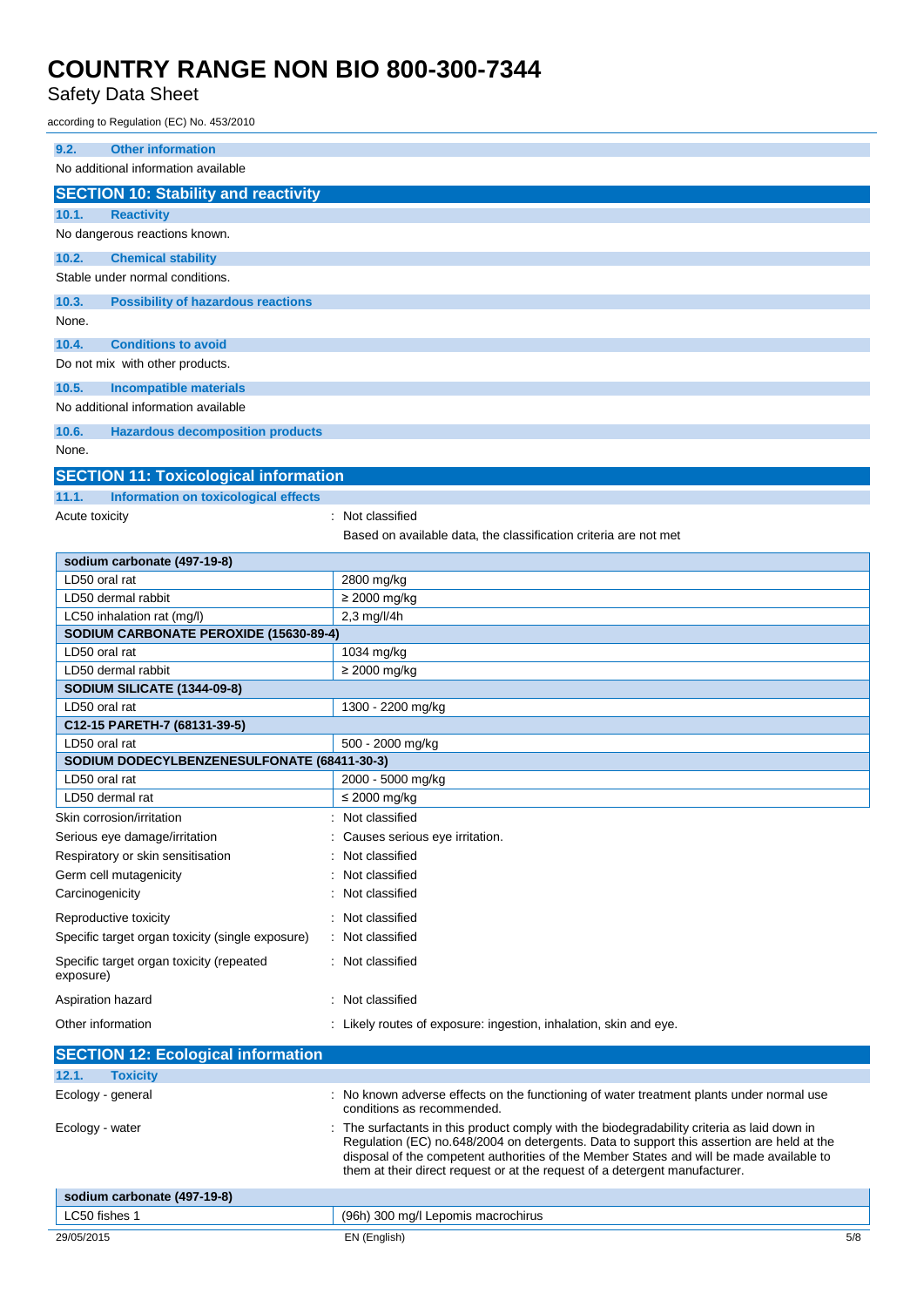Safety Data Sheet

according to Regulation (EC) No. 453/2010

| sodium carbonate (497-19-8)                                                     |                                                   |  |  |
|---------------------------------------------------------------------------------|---------------------------------------------------|--|--|
| EC50 Daphnia 1<br>(48h) 227 mg/l Ceriodaphnia dubia                             |                                                   |  |  |
| SODIUM CARBONATE PEROXIDE (15630-89-4)                                          |                                                   |  |  |
| LC50 fishes 1                                                                   | (96h) 70,7 mg/l Pimephales promelas               |  |  |
| EC50 Daphnia 1                                                                  | (48h) 4,9 mg/l Daphnia pulex                      |  |  |
| NOEC chronic fish<br>(96h) 7,4 mg/l Primaphales promelas                        |                                                   |  |  |
| NOEC chronic crustacea                                                          | (48h) 2 mg/l Daphnia pulex                        |  |  |
| C12-15 PARETH-7 (68131-39-5)                                                    |                                                   |  |  |
| LC50 fishes 1                                                                   | (96h) 5 (1 - 10) mg/l brachydanio rerio           |  |  |
| EC50 Daphnia 1                                                                  | (48h) 5 (1 - 10) mg/l Daphnia magna               |  |  |
| EC50 other aquatic organisms 1<br>(72h) 5 (1 - 10) mg/l Scenedesmus subspicatus |                                                   |  |  |
| SODIUM DODECYLBENZENESULFONATE (68411-30-3)                                     |                                                   |  |  |
| LC50 fishes 1                                                                   | (96h) 10 (1 - 10) mg/l Cyprinus carpio            |  |  |
| EC50 Daphnia 1                                                                  | (48h) 10 (1 - 10) mg/l Daphnia magna              |  |  |
| EC50 other aquatic organisms 1                                                  | (72h) 100 (10 - 100) mg/l Scenedesmus subspicatus |  |  |
| EC50 other aquatic organisms 2                                                  | (17h) 63 mg/l Pseudomonas putida                  |  |  |
|                                                                                 |                                                   |  |  |
| 12.2.<br><b>Persistence and degradability</b>                                   |                                                   |  |  |
| COUNTRY RANGE NON BIO 800-300-7344                                              |                                                   |  |  |
| Persistence and degradability                                                   | Not established.                                  |  |  |
| <b>Bioaccumulative potential</b><br>12.3.                                       |                                                   |  |  |
| COUNTRY RANGE NON BIO 800-300-7344                                              |                                                   |  |  |
| Not established.<br>Bioaccumulative potential                                   |                                                   |  |  |

### **12.4. Mobility in soil**

No additional information available

| 12.5. | <b>Results of PBT and vPvB assessment</b>                                              |
|-------|----------------------------------------------------------------------------------------|
|       |                                                                                        |
|       | <b>COUNTRY RANGE NON BIO 800-300-7344</b>                                              |
|       | This substance/mixture does not meet the PBT criteria of REACH regulation, annex XIII  |
|       | This substance/mixture does not meet the vPvB criteria of REACH regulation, annex XIII |
|       |                                                                                        |
| 12.6. | Other adverse effects                                                                  |

Additional information **interest and the environment** : No other effects known. Avoid release to the environment

| <b>SECTION 13: Disposal considerations</b> |                                                            |  |  |
|--------------------------------------------|------------------------------------------------------------|--|--|
| 13.1.<br><b>Waste treatment methods</b>    |                                                            |  |  |
| Regional legislation (waste)               | : Disposal must be done according to official regulations. |  |  |
| Waste disposal recommendations             | : Dispose of contents/container to local regulations.      |  |  |
| Ecology - waste materials                  | : Avoid release to the environment.                        |  |  |
| <b>SECTION 14. Transport information</b>   |                                                            |  |  |

### **SECTION 14: Transport information**

| In accordance with ADR / RID / IMDG / IATA / ADN |                  |     |
|--------------------------------------------------|------------------|-----|
| 14.1.<br><b>UN number</b>                        |                  |     |
| Not regulated for transport                      |                  |     |
| <b>UN proper shipping name</b><br>14.2.          |                  |     |
| Proper Shipping Name (ADR)                       | : Not applicable |     |
| Proper Shipping Name (IMDG)                      | : Not applicable |     |
| Proper Shipping Name (IATA)                      | : Not applicable |     |
| Proper Shipping Name (ADN)                       | : Not applicable |     |
| Proper Shipping Name (RID)                       | : Not applicable |     |
| 14.3.<br><b>Transport hazard class(es)</b>       |                  |     |
| <b>ADR</b>                                       |                  |     |
| Transport hazard class(es) (ADR)                 | : Not applicable |     |
| <b>IMDG</b>                                      |                  |     |
| Transport hazard class(es) (IMDG)                | : Not applicable |     |
| <b>IATA</b>                                      |                  |     |
| Transport hazard class(es) (IATA)                | : Not applicable |     |
| ADN                                              |                  |     |
| 29/05/2015                                       | EN (English)     | 6/8 |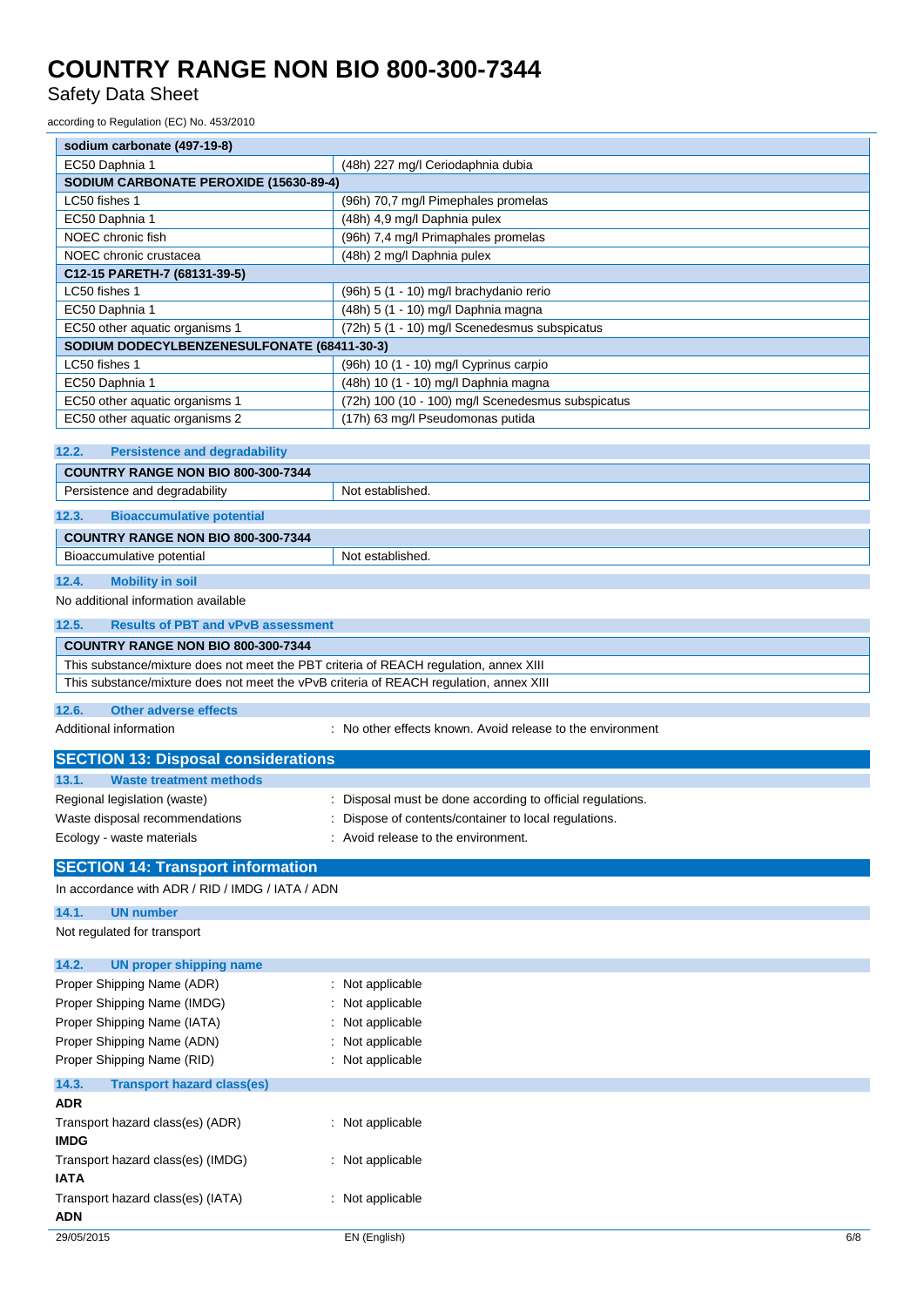## Safety Data Sheet

| according to Regulation (EC) No. 453/2010                                                               |                                          |       |
|---------------------------------------------------------------------------------------------------------|------------------------------------------|-------|
| Transport hazard class(es) (ADN)<br><b>RID</b>                                                          | : Not applicable                         |       |
| Transport hazard class(es) (RID)                                                                        | : Not applicable                         |       |
| 14.4.<br><b>Packing group</b>                                                                           |                                          |       |
| Packing group (ADR)                                                                                     | : Not applicable                         |       |
| Packing group (IMDG)                                                                                    | Not applicable                           |       |
| Packing group (IATA)<br>Packing group (ADN)                                                             | Not applicable<br>Not applicable         |       |
| Packing group (RID)                                                                                     | : Not applicable                         |       |
| 14.5.<br><b>Environmental hazards</b>                                                                   |                                          |       |
| Dangerous for the environment                                                                           | : No                                     |       |
| Marine pollutant                                                                                        | : No                                     |       |
| Other information                                                                                       | : No supplementary information available |       |
|                                                                                                         |                                          |       |
| <b>Special precautions for user</b><br>14.6.                                                            |                                          |       |
| 14.6.1.<br><b>Overland transport</b>                                                                    |                                          |       |
| 14.6.2.<br><b>Transport by sea</b>                                                                      |                                          |       |
| 14.6.3.<br>Air transport                                                                                |                                          |       |
| 14.6.4.<br><b>Inland waterway transport</b>                                                             |                                          |       |
| Not subject to ADN                                                                                      | : No                                     |       |
| 14.6.5.<br><b>Rail transport</b>                                                                        |                                          |       |
| Carriage prohibited (RID)                                                                               | : No                                     |       |
| 14.7.<br>Transport in bulk according to Annex II of MARPOL 73/78 and the IBC Code                       |                                          |       |
| Not applicable                                                                                          |                                          |       |
| <b>SECTION 15: Regulatory information</b>                                                               |                                          |       |
| 15.1.<br>Safety, health and environmental regulations/legislation specific for the substance or mixture |                                          |       |
| 15.1.1.<br><b>EU-Regulations</b>                                                                        |                                          |       |
| Contains no substances with Annex XVII restrictions                                                     |                                          |       |
| Contains no substance on the REACH candidate list                                                       |                                          |       |
| Contains no REACH Annex XIV substances                                                                  |                                          |       |
| Detergent Regulation: Labelling of contents:                                                            |                                          |       |
| %<br>Component                                                                                          |                                          |       |
| Oxygen-based bleaching agents, Zeolites                                                                 |                                          | 5-15% |
| Non-ionic surfactants, Phosphonates, Anionic surfactants, Soap<br>$< 5\%$                               |                                          |       |
| Optical brighteners, Perfumes                                                                           |                                          |       |
|                                                                                                         |                                          |       |

### **15.1.2. National regulations**

No additional information available

### **15.2. Chemical safety assessment**

No additional information available